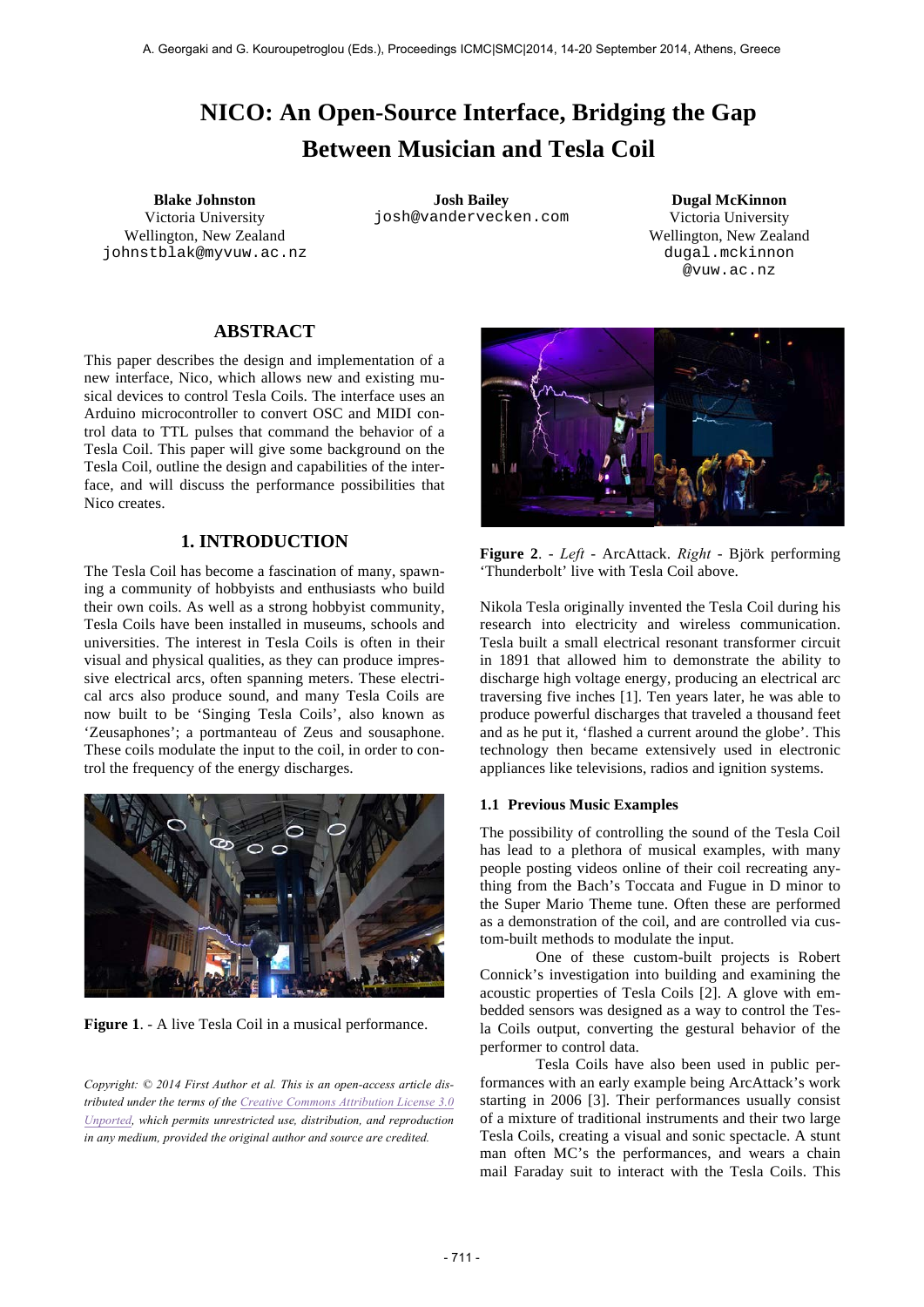suit adds to the visual feast, as electrical arcs are drawn to the Faraday suit, connecting the Tesla Coils to the MC.

In 2012, a Tesla Coil was used in a more mainstream context, with popular artist Björk using one in her song 'Thunderbolt' from her intermedia project *Biophilia* [4]. Björk has performed live with the Tesla Coil, using a range of different small coils.

Using electrical arcs to create sound has also been used in Simon Mann's 'Transcutaneous Electrical Sounding Linear Array for Keyboard-like Electrically Yielded Sound (T.E.S.L.A. K.E.Y.S.)' [5]. Created in the 1970s, the T.E.S.L.A. K.E.Y.S. consists of a series of spark gaps into which the player inserts his or her fingers to produce sound. Electrical arcs connect with the performers finger when close enough, and similarly to the Tesla Coil, these electrical arcs create sound. The pitch of the sound is predetermined, and can be set by adjusting each coils integral electrotome to create the desired pitch.

#### **1.2 Access to Tesla Coils**

One of the strongest motivations for creating Nico was the lack of accessibility for musicians to control Tesla Coils, with access for most musicians being non-existent due to multiple factors.

There have been some attempts to combine the specialized fields involved in building, controlling and performing with Tesla Coils. Lochi Yu and Fabián Abarca organized the Electrizarte project at the University of Costa Rica [6], which pushed engineering students to create art projects, including Tesla Coils. This is a rare example where Tesla Coils have been built with performance in mind.

Another factor was a lack of commercial or open-source methods of controlling Tesla Coils for musical purposes. Although there does exist some commercial interfaces that allow for the control of Tesla Coils for musical purposes [7, 8], there is yet to be a system that allows the user to have fine control over the behavior of the Tesla Coil and one that is focused on providing the user with expressive musical control. The majority of existing interfaces utilize the MIDI protocol which have the benefits of being compatible with many existing devices that are specifically designed for musical creation. However, there are still many aspects of musical expression that these existing interfaces lack. Importantly, there is yet to be an interface that provides the user with dynamic control over independent voices. Additionally, there is yet to be an interface that allows other methods of communication with Tesla Coils.

While it can be seen that there have been some interest in using the Tesla Coil as a musical instrument, so far the musical applications are still in their infancy and the range of musical control is limited. Nico provides a more expression-oriented approach, with four-voice polyphony and dynamic control over each voice. Pitchbend functions have also been implemented and the capability of accepting OSC messages allows the user to have more control over the frequency and velocity behavior of the Tesla Coil.

This paper describes how the design of the Nico interface affords new musical expression and expands the existing musical possibilities of using a Tesla Coil as a sonic object. First, the different topologies of Tesla Coils will be examined in order to show the differences in control a user can have. Following this, the design and capabilities will be described and finally the musical application and future developments this research can provide will be discussed.

# **2. TESLA COIL TOPOLOGIES**

Tesla Coils have many different designs, but all depend upon switches to control when and for how long power is input per second [9]. Many Tesla Coils today use IGBTs (insulated gate bipolar transistors) as switches. These coils are known as Solid State Tesla Coils (SSTCs), as opposed to original 19th century variety, which used spark gaps as switches. IGBTs require a gate signal to turn them on and off. It is the timing of this gate signal when it is sent, and for how long, that is central to musical operation and expression.

So far, Nico has been used to control two different types of SSTCs - Offline Tesla Coils (OLTC), and Dual Resonant Solid State Tesla Coils (DRSSTC).

#### **2.1 Offline Tesla Coil (OLTC)**

The OLTC requires a high degree of timing precision over the length of the gate pulses. For the OLTC, each gate pulse needs to be predetermined length in order for it to be operated safely. This limits the control that the user has over the sound of the Tesla Coil, as the gate pulse width is strongly connected to the dynamic control. However, this does not limit the maximum polyphony.

#### **2.2 Dual Resonant Solid-state Tesla Coil (DRSSTC)**

The DRSSTC are more tolerant and can support variable pulse length. This means that each gate pulse is not limited to a predefined length and there can be individual control over each voices, or in fact each individual length of a gate pulse.

# **3. INTERFACE HARDWARE**

Nico is based on the Arduino Mega microcontroller, which has been expanded to allow for Midi and Ethernet hardware communication. The Arduino Mega has been chosen as it uses the Atmega 2560 microcontroller, featuring six on-board hardware timers. These timers are used as the basis of the timing system of the TTL pulses and are capable of a high degree of precision.

The interface is housed in a metal box in order to shield and protect the components from the electromagnetic field the Tesla Coil produces. It features input and output connections and some basic control components to allow the user to quickly customize settings.

For input, the interface accepts a standard MIDI 5 pin DIN jack and an Ethernet port. Currently, Nico supports MIDI note on, note off, and pitch bend control messages. When in OSC mode, the ethernet connection allows for the communication of OSC messages from an external source.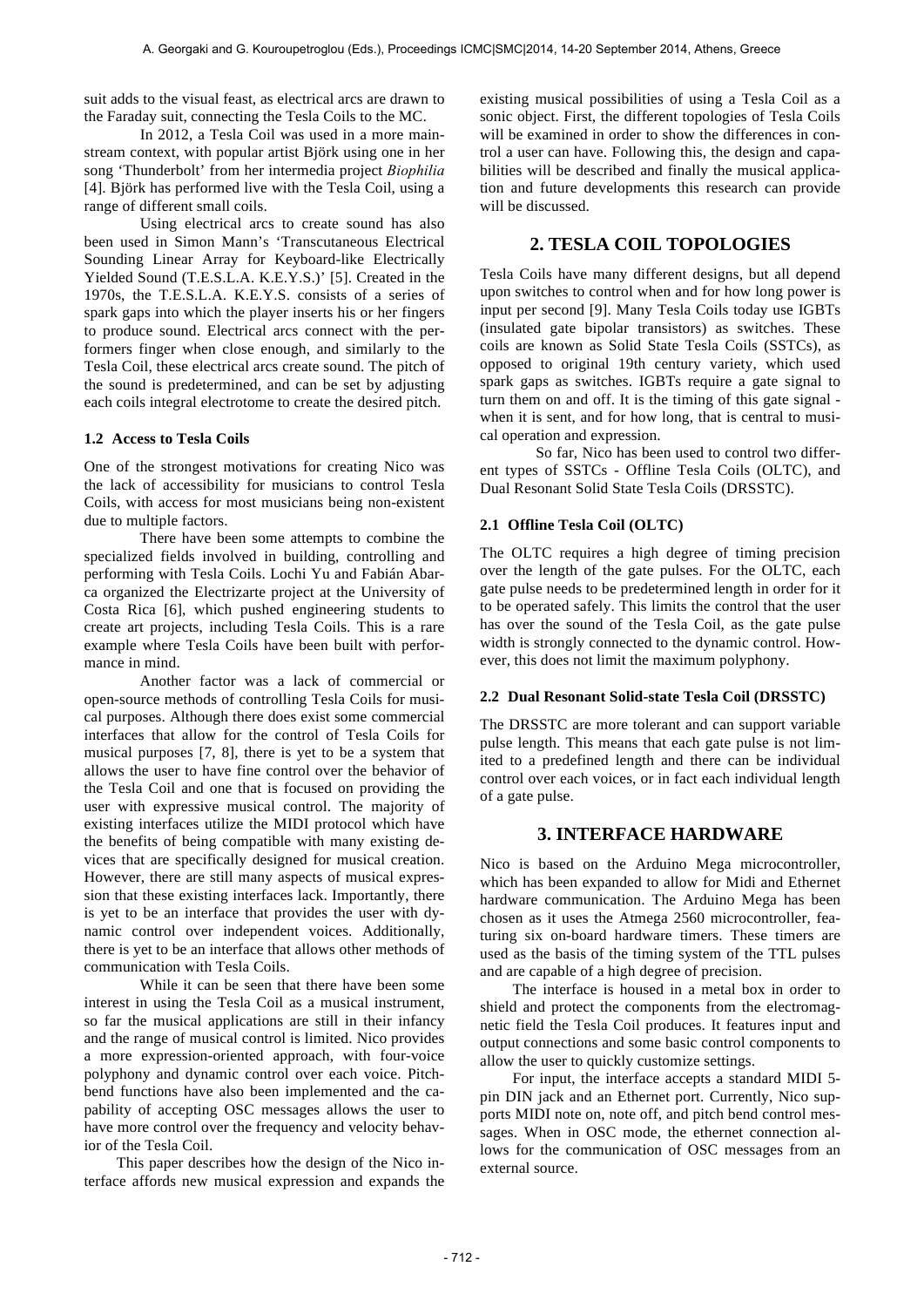# **4. SOFTWARE IMPLEMENTATION**

The software for the Nico interface consists of software on the Arduino Mega itself and a Processing application, which is used to convert and send incoming OSC data over Ethernet to the Arduino board.



**Figure 3**. - Data flow.

## **4.1 Arduino**

## *4.1.1 Hardware Timers*

The Arduino Mega has four 16-bit timers and two 8-bit timers, which are used to control the timing and length of the TTL pulses. These timers all run from the 16 Mhz CPU that allows for control on a minute time scale.

An important consideration for any Tesla Coil control unit is safety of pulse length. If the pulse length is too great, current overload can be dangerous and damage the Tesla Coil itself and potentially other appliances in its proximity. Due to this safety consideration, one of the 8 bit timers is solely responsible for creating and terminating TTL pulses. This ensures that the length of any TTL pulse does not exceed a pre-defined length. There is also a stringent restriction on the frequency of TTL pulses. This restriction is dependent on the coil itself, but a feature has been implemented to specify a maximum cumulative frequency in order to protect the coil from excessive input voltage.

Each 16-bit timer is designated the timing control of a voice. By using the on-board timers, the computational time needed for controlling the TTL pulses are kept low which is paramount when dealing with very short time scales.

#### *4.1.2 MIDI Functionality*

When using the MIDI input, the behavior of creating and controlling oscillators is very similar to traditional MIDI keyboard instruments. The MIDI note on message is received and the pitch and velocity information is used to create a new voice. These parameters stay constant until a note off control message is received at which point the voice is terminated. The MIDI note is converted to a frequency and the velocity mapped to the length of the TTL pulse. Nico allows for variable pulse length control over each voice with a range of 0.5 to 100 µS.

The pitch bend control message can be used to modulate the frequencies of all the voices present. The range of pitch bend is an octave above and below the original note. These pitches are not quantized to equal temperament tuning so there is a continuous glide when using pitch bend.

#### *4.1.3 OSC Functionality*

The OSC implementation mirrors and expands the functionality of the MIDI control behavior. The Processing application acts as a receiver and translator of OSC messages. Each OSC message consists of an address pattern and a bundle of information. The incoming messages are differentiated by their address patterns, much like MIDI control bytes, and this information is then reformatted to a UDP package to be sent to the Arduino via Ethernet. Many music programs have started supporting OSC and are easily configurable to meet the requirements of the Processing application.

One benefit of using OSC when creating an oscillator is that the user is not limited to the equaltempered tuning of the MIDI notes. Instead, any combination of frequencies can be produced which allows for micro-tonal compositions and for special effects like beating patterns produced from two oscillators at similar pitches.

Another benefit of using OSC is that it allows for an increase in resolution of control parameters. With MIDI, you are limited to 7-bit resolution, which allows for 127 steps of control. The resolution is vastly increased as 16-bit integers and floating-point values can be supported.

The flexibility of the OSC communication protocol also allows for other control methods. A velocity update message can be sent to change the dynamic of a voice, without the need to retrigger the note. Similarly, the frequency of a voice can be updated, which can allow for complex pitch trajectories that can be independent of one another. Currently, there is no equivalent of these behaviors in MIDI mode.

# **5. MUSICAL APPLICATION**

Previously, Tesla Coils have rarely been used as a novel musical instrument in creating new sounds and compositions. Instead, it has been predominantly used as a novelty sound generator, often to play back famous tunes. This may be due to the visual appeal of the Tesla Coil, as well as the difficulties of creating a musically expressive Tesla Coil system. It takes high degree of technical knowledge to create and control a Tesla Coil that works efficiently and safely. This technical knowledge is often not held by artists and musicians who may want to create pieces and sonically explore the sound of the Tesla Coil if they had access.

This is one of the strongest motivations for creating an open source interface for controlling Tesla Coil. Our intent is that by creating an open source solution, musicians can easily interact with the Tesla Coil with methods that they are familiar with. They can also modify the settings themselves to create new interaction possibilities. This widens the availability of interfacing with Tesla Coils and hopefully allows for a more subtle and exploratory approach to musical creation.